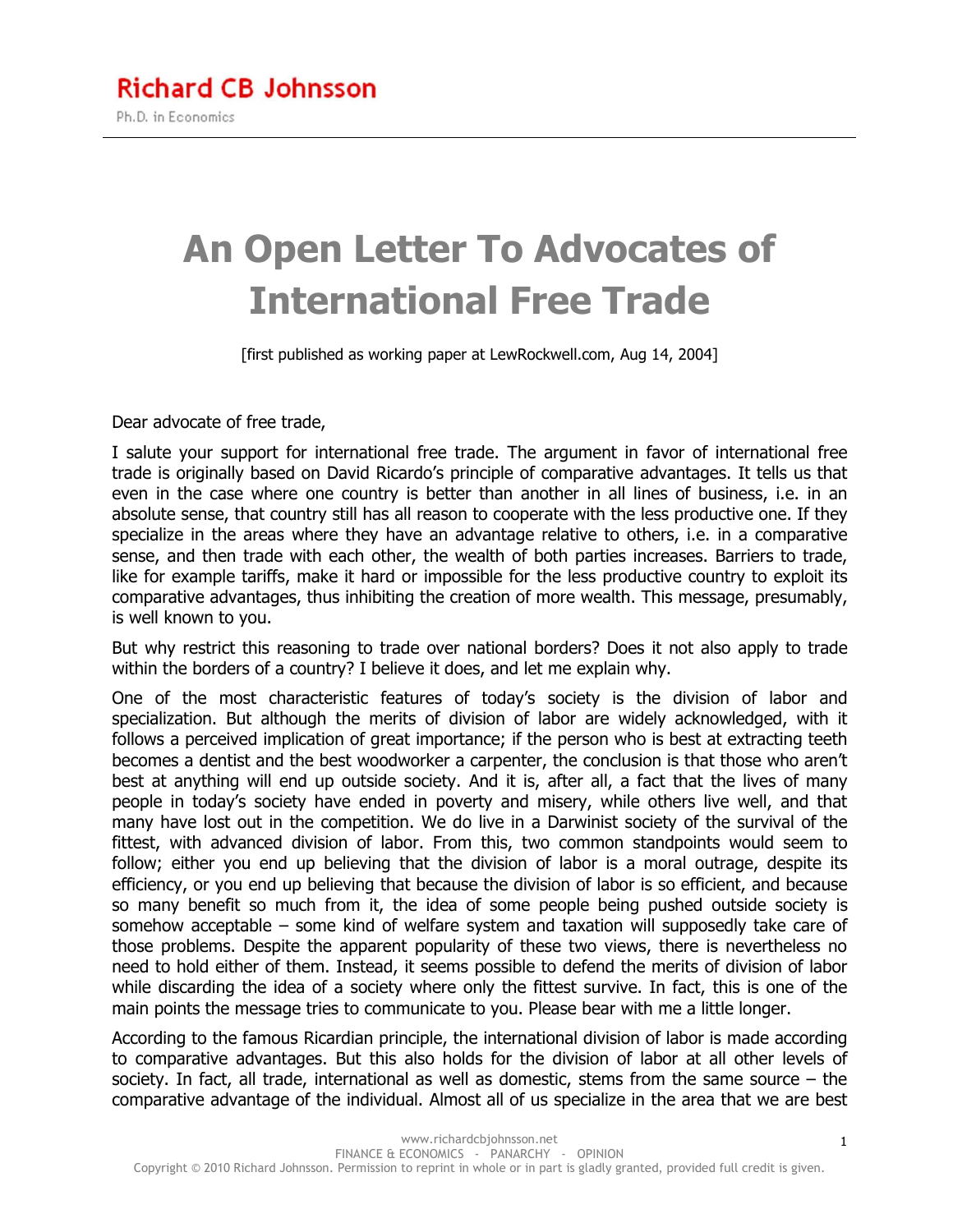## **Richard CB Johnsson** Ph.D. in Economics

in relative to others. There will almost always be someone who could potentially perform a task better than you. Even if you are the very best in an absolute sense, you will have had to rely on your comparative advantage to get there. The dentist thus finds it worthwhile to cooperate with the carpenter even though he might potentially be a better carpenter, and so on. The comparative advantage of the individual then lends itself to groups of people, companies, regions and countries. The comparative advantages could thus be seen as the glue of society. It is these that make it worthwhile for people to cooperate on any larger scale at all. They guarantee that there will be room for everybody. The division of labor according to the principle of comparative advantages could hence be considered the ultimate form of cooperation among humans.

But just as tariffs ruin the international division of labor, it should not come as any surprise that taxes and similar interventionism destroy the domestic division of labor among people. The result is not only more home labor and more black markets, but also real barter and the fact that nothing gets done at all. The least productive and those that face the highest barriers to trade run the risk of ending up on the outskirts of society. More productive people will run the risk of overreaching as they are forced to perform more and more tasks themselves. As taxes make cooperation and free trade among people increasingly expensive, the dentist will find it harder to hire the carpenter and the carpenter will find it harder to afford to take the kids to the dentist. Instead of a society where there is room for everyone, a society is created where perhaps not even the fittest will live well. Instead of free and harmonious cooperation, antagonism and conflicts are created. As Ludwig von Mises concluded, the division of labor according to comparative advantages "leads men to regard each other as comrades in a joint struggle for welfare, rather than competitors in a struggle for existence. It makes friends out of enemies, peace out of war, society out of individuals."

Hence, it is not the free division of labor and free trade that is to be regarded as an outrage, but the restrictions on division of labor and trade. By not allowing people to explore their comparative advantages, they are sent into trouble. This is what taxation does. This is in some ways worse than tariffs, since a country could trade freely domestically and in that way grow wealthy. That option is not open to an individual outside of the division of labor. Taxation and so-called welfare systems aren't solutions, but part of the cause of the problems.

One might find it conceivable that some level of taxation could be maintained without the risk of running people into poverty and misery. Nevertheless, even the most modest taxation will always affect someone, somewhere, very negatively and this is likely to be the least productive of us. Thus, it seems important to keep in mind these detrimental effects on people's comparative advantages and on the division of labor when arguing in favor of taxation. This also holds in the case when arguing that a certain minimum level of taxation is required to sustain society. Relying on taxation to assist the poor will inevitably create more poor people.

Just as those who advocate tariffs and international trade restrictions will have to bear the heavy moral burden of some of the problems of poor countries, those who continue to argue in favor of taxation seem to have to bear the moral burden of shattering peoples dreams and hopes, and even of excluding people from society. One might at least expect this aspect to be taken into account whenever the merits of taxation are being exalted.